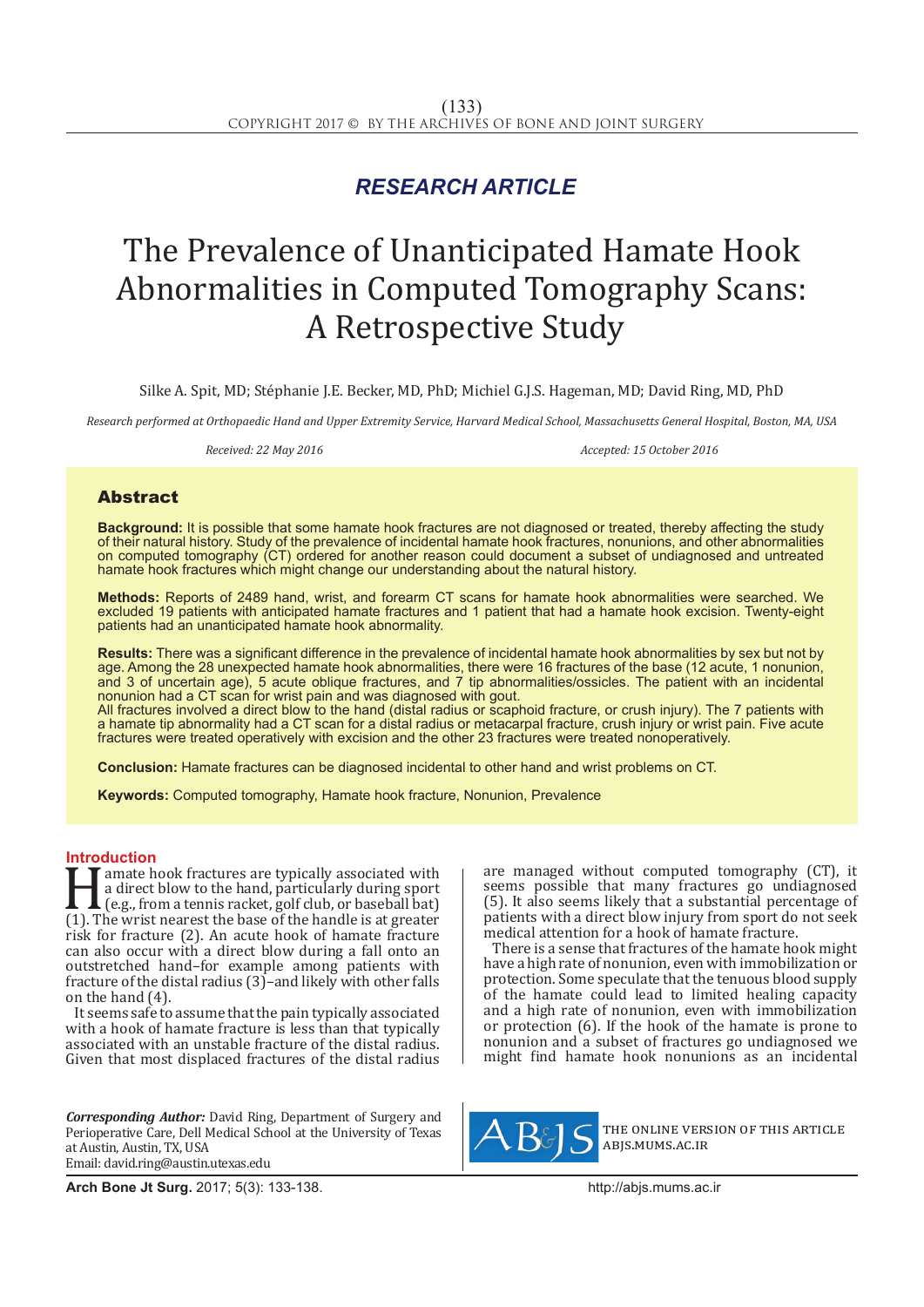THE ARCHIVES OF BONE AND JOINT SURGERY. ABJS.MUMS.AC.IR UNANTICIPATED HAMATE HOOK ABNORMALITIES VOLUME 5. NUMBER 3. MAY 2017

finding on CT scans obtained for another indication. Knowledge of the prevalence of unexpected/incidental hamate hook fractures and nonunions would inform study of the natural history of these fractures.

We studied the prevalence of incidental hamate hook fracture, nonunion, and other abnormalities in a population of patients who had a CT scan that was not ordered for a suspected hamate hook fracture or nonunion. The objectives of this retrospective study were: (1) Are there differences in the prevalence of incidental hamate hook abnormalities by sex or age?(2) What are the types of hamate hook abnormalities? (3) What is the setting for each type of abnormality? (4) What treatment was selected?

#### **Materials and Methods**

#### *Study design and setting*

Using an Institutional Review Board approved protocol, we retrospectively searched the reports of 2489 hand, wrist, and forearm CT scans performed at one institution between January 2000 and March 2013 for the keyword "hamate". Scans of the hand and the forearm routinely include the hook of the hamate at our institution. To be sure that "hamate" wasn't misspelled we also looked for "hama". All radiology reports that mentioned the hamate and their corresponding CT scans were reviewed in detail.

#### *Study subjects*

The indication for the CT scan was recorded. Among the 126 reports that mentioned the hamate the indication was trauma in 83 wrists (44 with normal radiographs and 39 to better characterize fractures seen on radiographs including 3 of the articulation of the hamate with the small finger metacarpal) and 43 to evaluate pain (including 20 suspected hamate hook fractures).

Fractures of the hamate body or articular surface were excluded if there was not also an abnormality of the hook. We also excluded CT scans when a hamate hook fracture was suspected. Among 2489 CT scans in 1968 patients, 15 of 20 (75%) ordered for a suspected hamate hook fracture confirmed that diagnosis, and 28 of 2469 (1.1%) ordered for another reason identified an abnormality of the hamate hook. The 20 CT scans that were done because of a suspected hamate hook fracture included one misdiagnosis by a radiologist and one patient who had a hamate hook excision as part of multiple procedures for ongoing hand pain, but no radiological evidence of a fracture.

#### *Statistical analysis*

The demographic and clinical characteristics of patients were described with frequencies and percentages for categorical variables and with mean ± standard deviation and range for continuous variables. Pearson Chi-Square test was used to assess the relationship between categorical variables and the difference in means of continuous variables between two groups was determined using the Mann-Whitney U test.

#### *Demographics, description of study population*

The final cohort for analysis consisted of 28 wrists in 28 patients with hamate hook abnormalities that were not anticipated or mentioned prior to ordering the CT scan. Demographic information was retrieved from the medical record. There were 22 men and 6 women with an average age of 44 years (range, 21 to 95 years). Concomitant distal radius fractures were classified according to the Arbeitsgemeinschaft für Osteosynthesefragen (AO) classification, and volar or dorsal displacement was recorded.

#### **Results**

There was a significant difference in the prevalence of incidental hamate hook abnormalities by sex  $(P=0.014)$  but not by age  $(P=0.096)$  [Table 1].

Among the 28 unexpected hamate hook abnormalities, there were 16 fractures of the base (12 acute fractures [Figure 1A-B], 1 old nonunion [Figure 2A-B], and 3 fractures that followed a fall, but had limited documented tenderness and were felt to be potentially old), 5 oblique fractures (5 acute [Figure 3A-B]), and 7 tip abnormalities that looked like ossicles or anatomical variations [Figure 4A-B], but could not be definitively distinguished from old or new fractures of the tip of the hook of the hamate.

The patient with an incidental nonunion of the base of the hamate hook had a CT scan for wrist pain and was diagnosed with gout. All of the acute hamate hook fractures were incidental injuries in patients that were injured in either a fall onto the outstretched hand (distal radius and/or scaphoid fracture) or in a crush injury. Among the 15 patients with unexpected acute base fractures, the indication for CT scan was a fracture of the distal radius in 8 (with concomitant scaphoid fracture in 2), fracture of the scaphoid in 3, and a crushed hand in 4 patients. Six of the 8 distal radius fractures were AO

| <b>Table 1. Bivariable Analysis</b> |                                   |                                |            |
|-------------------------------------|-----------------------------------|--------------------------------|------------|
|                                     | <b>No Hamate Hook Abnormality</b> | <b>Hamate Hook abnormality</b> | $n = 1968$ |
| <b>Parameter</b>                    | Mean (SD)                         | Mean (SD)                      | P Value    |
| Age                                 | 44 (3.7)                          | 47 (0.44)                      | 0.35       |
| Parameter                           | Number (%)                        | Number $(\%)$                  |            |
| Sex                                 |                                   |                                |            |
| Women                               | 802 (99.3%)                       | $6(0.74\%)$                    | 0.039      |
| Men                                 | 1166 (98.1%)                      | 22 (1.9%)                      |            |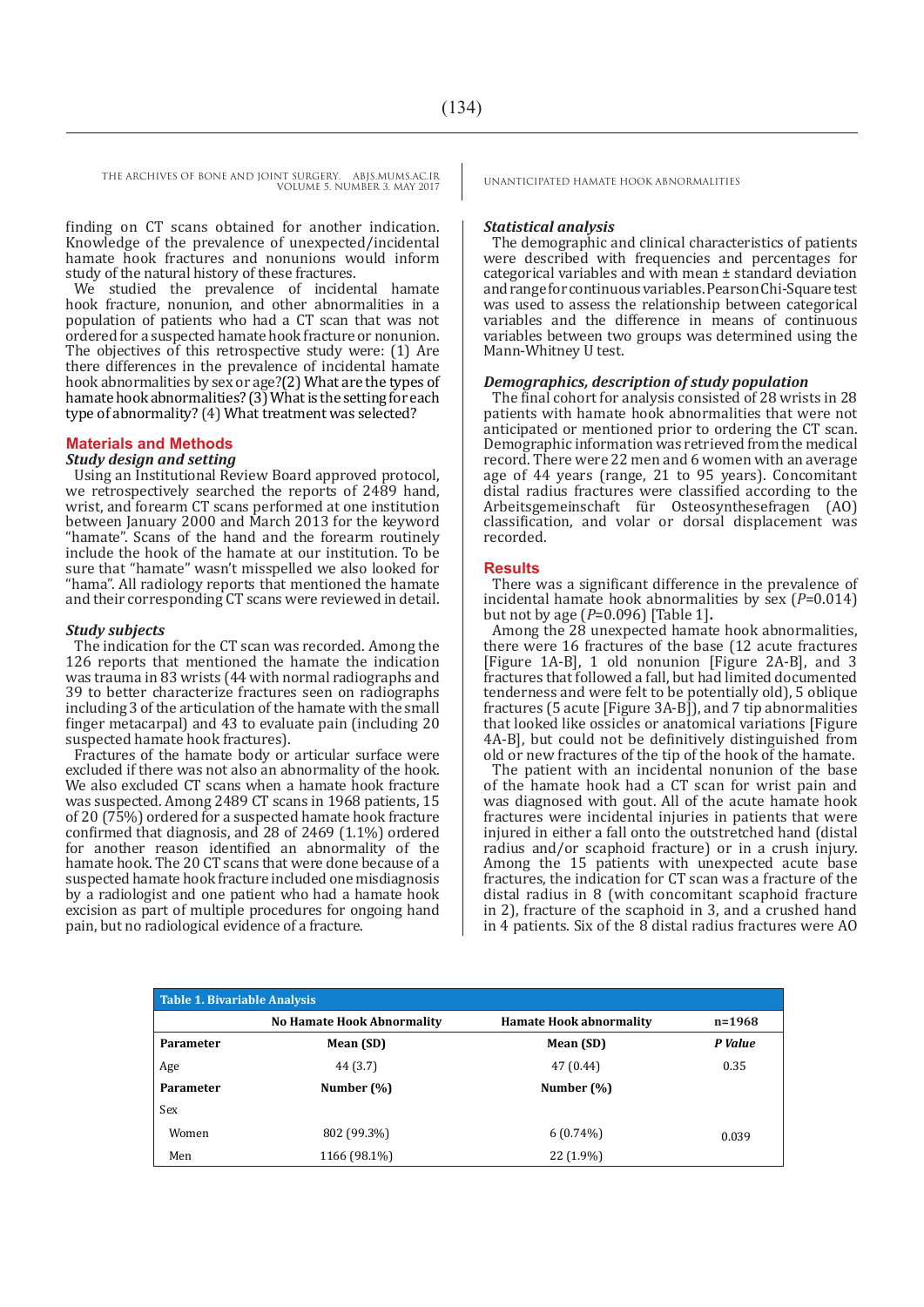

**Figure 1. Axial (A) and sagittal (B) computed tomography images of a fracture of the base of the hook of the hamate.**

Type B, volar shearing partial articular fractures, 2 were distal shearing. Among the 5 acute oblique fractures, the indication for CT scan was fracture of the distal radius in 2 patients (both AO Type B, volar shearing fractures), fracture of the scaphoid in 2 patients, and a crush injury of the hand in 1 patient. Among the 7 patients with a hamate tip abnormality, the indication for a CT scan was a fracture of the distal radius in 4 patients (3 AO Type C



**Figure 2. Axial (A) and sagittal (B) computed tomography images of an old nonunion of the base of the hamate.**

UNANTICIPATED HAMATE HOOK ABNORMALITIES THE ARCHIVES OF BONE AND JOINT SURGERY. ABJS.MUMS.AC.IR VOLUME 5. NUMBER 3. MAY 2017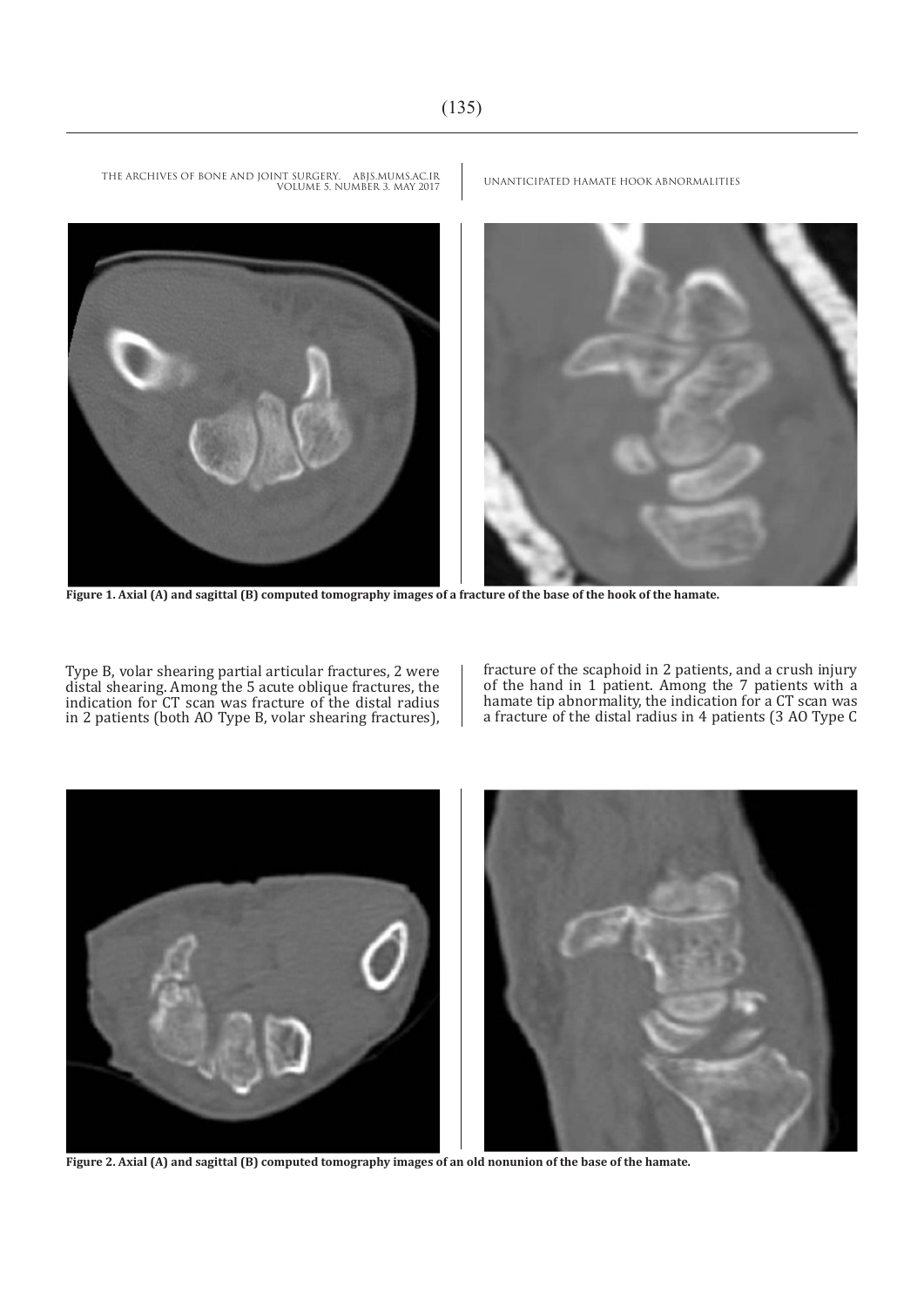

**Figure 3. Axial (A) and sagittal (B) computed tomography images of an oblique fracture of the hook of the hamate.**



**Figure 4. Axial (A) and sagittal (B) computed tomography images of an ossicle or fracture of the tip of the hook of the hamate.**

and 1 AO Type B, volar shearing fracture), a fracture of a metacarpal, non-traumatic pain in the wrist, and a crush injury of the hand. None of these hamate abnormalities were visible on radiographs.

Five of the acute fractures were treated in our hospital operatively with excision (presumably because the surgeon felt the fracture was at high risk for nonunion), and the other 23 fractures (acute and old) were treated

UNANTICIPATED HAMATE HOOK ABNORMALITIES THE ARCHIVES OF BONE AND JOINT SURGERY. ABJS.MUMS.AC.IR VOLUME 5. NUMBER 3. MAY 2017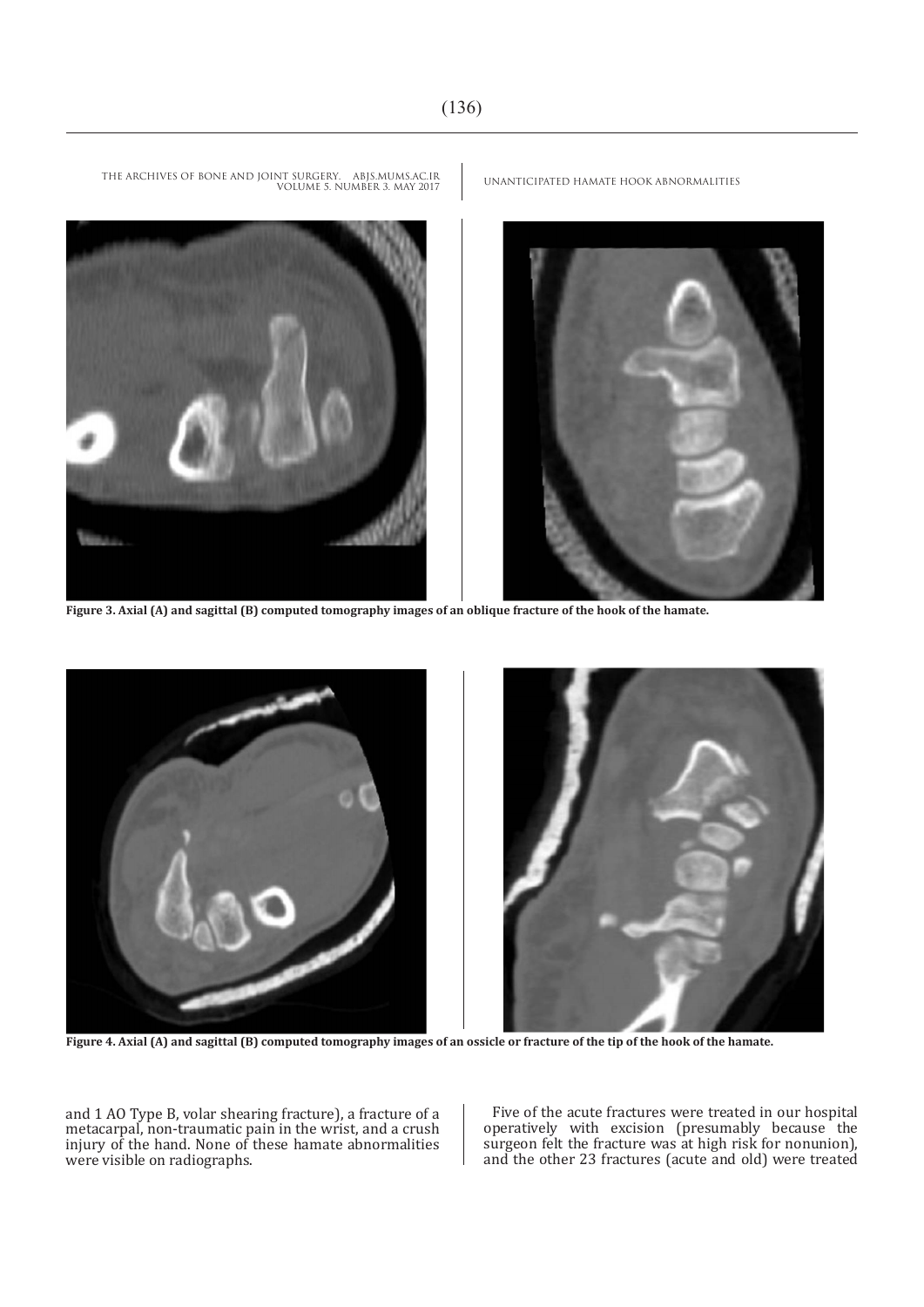THE ARCHIVES OF BONE AND JOINT SURGERY. ABJS.MUMS.AC.IR UNANTICIPATED HAMATE HOOK ABNORMALITIES VOLUME 5. NUMBER 3. MAY 2017

nonoperatively and have given no trouble to date as far as we know.

#### **Discussion**

 Hamate fractures can be diagnosed incidental to other hand and wrist problems on  $CT(7)$ . The hamate fracture is typically treated nonoperatively and occasionally was not noticed or treated by the treating surgeons. It is not clear whether hamate fractures that occur in this context have a different prognosis from the typical isolated hamate hook fracture associated with a direct blow to the hand.

This study should be interpreted in the context of its shortcomings. This was not a review of 2489 CT scans in detail, it was a database study using a computer search for key words with careful review of the subset of patients with hamate abnormalities noted in the report. It is possible that other hamate abnormalities were either undiagnosed or unrecorded and therefore overlooked using this strategy. We could not determine the precise indication for CT scan from the database, which makes it difficult to define the convenience sample used in this study including the percent ordered for traumatic or nontraumatic conditions. Consequently, we can conclude that all incidental fractures occurred in the setting of trauma, but we cannot determine the prevalence of incidental fractures among all CT scans obtained to evaluate trauma. Furthermore, it's safe to assume that there are many crush injuries and distal radius and scaphoid fractures that are not evaluated with CT scans. We cannot be certain of the age of the hamate findings, and the distinction between acute and chronic is-in partspeculative. Acute fractures were based on appearance and context (a recent injury), but some of them might have been incidental old fractures or accessory ossicles. The one hamate hook base nonunion was clearly old. We did not examine the patients or repeat the CT scan so we don't know if the untreated incidental hamate hook base fractures healed or whether they were associated with symptoms. The best we can say is that patients with fractures of the scaphoid and distal radius were evaluated for several months or years and never developed problems in the palm of the hand that were recorded in the medical record.

To our knowledge population-based data are not available on the prevalence of hamate hook fractures. The actual prevalence of hamate hook fractures in the general population might very well be higher than reported in this study because hamate hook fractures do not necessarily cause symptoms and they can go unnoticed on radiographs and CT scans (8, 9). In one patient that had two CT scans, an incidental fracture was not diagnosed by the radiologist on the first CT scan, but in retrospect, was visible on both scans.

Most of the suspected old or preexisting hamate abnormalities were abnormalities of the tip and might represent accessory ossicles or a bipartite hamate hook (10). There are many accessory ossicles decribed in the carpus with an estimated incidence of 1.4% (11). In our patients we found 7 ossicles that could also represent an acute or ununited fracture of the tip of the hamate

hook. There may be many more of these that were not mentioned in radiology reports and therefore not noted by us. We found a prevalence of 0.28% incidental ossicles (7 ossicles in 2489 scans) that were mentioned in the radiologist's report.

The indications for the CT scan where an incidental hamate fracture is diagnosed usually involve a direct blow to the hand (crush injury, distal radius and/or scaphoid fracture), as has been previously described (1, 3, 4). It is notable that most of the distal radius fractures are volar shearing fractures.

The finding of 15 unexpected base of hook fractures and only one nonunion among 28 incidental hamate hook abnormalities on nearly 2500 CT scans of the wrist and hand suggests that hamate hook base fractures sometimes go undiagnosed (particularly when associated with a fracture of the radius or scaphoid) and might heal without diagnosis or treatment. Specifically, if the base of the hamate hook is sometimes fractured and likely often goes undiagnosed, we might expect to find more nonunions if it generally has trouble healing. Ideally, we would study 1) A very large cross section of healthy people representative of the general population with CT scan of the hamate to determine the prevalence of unhealed hamate hook factures; and 2) A large consecutive series of patients with hand and wrist trauma to identify incidental hamate hook fractures and study their natural history (e.g., healing and symptoms without treatment).

Although not the focus of this study, the observation that 15 of 20 (75%) CT scans ordered to confirm a hamate base fracture or nonunion were positive suggests that the symptoms and signs of suspected hamate hook fractures are characteristic, but not foolproof and there is value to confirming the diagnosis with a CT scan.

All authors (SAS, SJEB, MGJSH, and DR) declare that they have no conflict of interest to disclose related to this study. All procedures performed in studies involving human participants were in accordance with the ethical standards of the institutional and/or national research committee and with the 1964 Helsinki declaration and its later amendments or comparable ethical standards. Informed consent was waived for this study.

Silke A. Spit MD Stéphanie J.E. Becker MD PhD Michiel G.J.S. Hageman MD Orthopaedic Hand and Upper Extremity Service, Harvard Medical School, Massachusetts General Hospital, Boston, MA, USA

David Ring MD PhD

Department of Surgery and Perioperative Care, Dell Medical School at the University of Texas at Austin, Austin, TX, USA